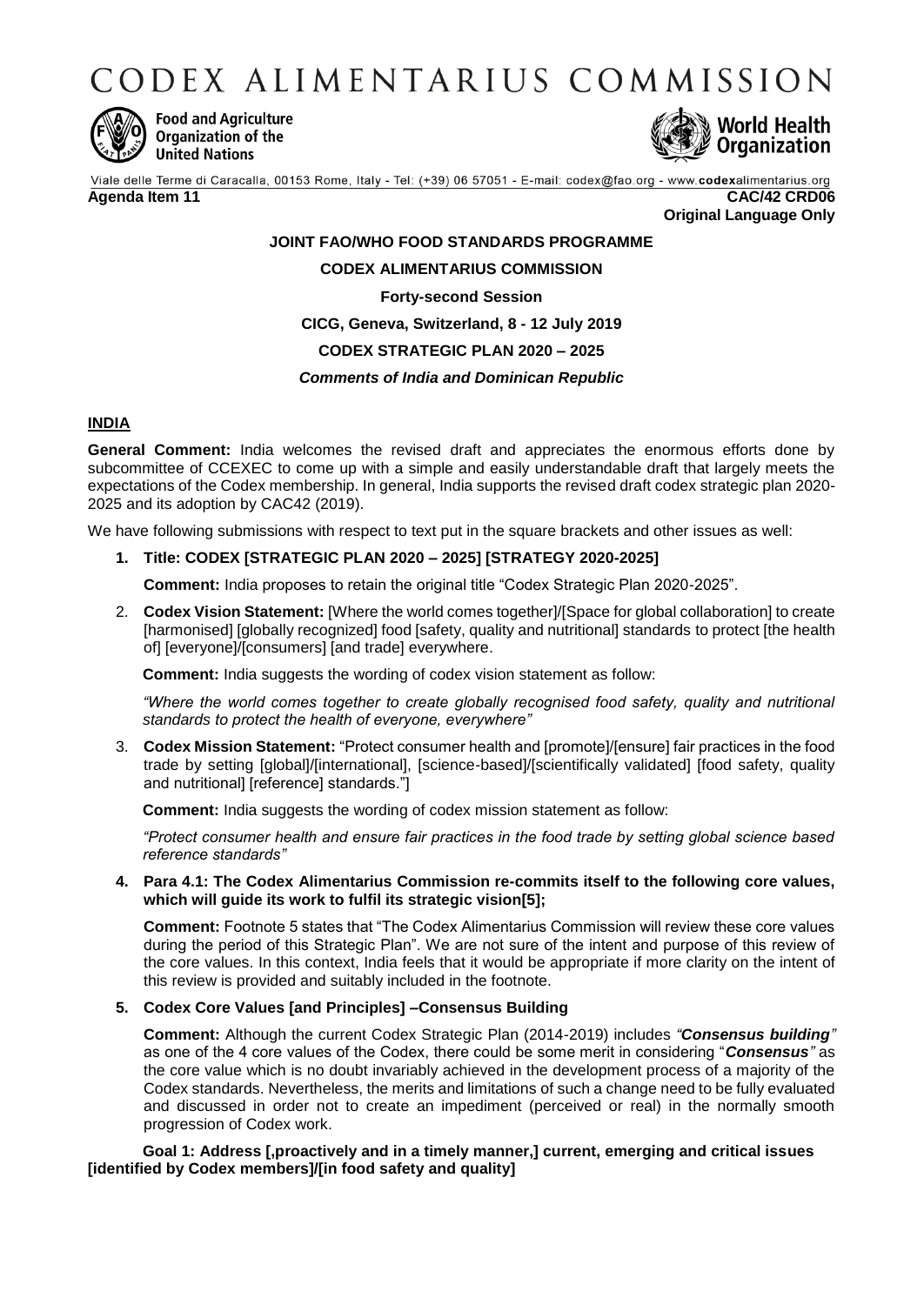**Comment:** India suggests the following text as Goal 1:

*"Address proactively and in a timely manner, current, emerging and critical issues identified by Codex members"*

# **6. Goal 2: Develop standards based on [science and]/[Codex] risk-analysis principles Comment:**

**a)** India suggests the following text as Goal 2:

*"Develop standards based on science and Codex risk-analysis principles"*

**b) Last sentence** under Paragraph 5.5, Goal 2 states "*This will require, among other things, capacity building in developing countries that is specific to robust data generation, scientific analysis, and overall increased capacity to conduct such work".*

Although the 3 objectives stated under this goal do not appear to be explicitly addressing the need for capacity building in developing countries as highlighted in the above-mentioned sentence of paragraph 5.5, India believes that objective 2.2- "*Promote the submission and use of globally representative data in developing and reviewing Codex standards*" would address the above mentioned statement with appropriate activities being identified under this objective for capacity building of developing countries with respect to robust data generation and scientific analysis. However, this may need to be clarified further.

#### **7. Goal 4, Objective 4.3: [Identify barriers to active participation by developing countries and means of addressing them]**

**Comment:** Recognizing the critical importance of this objective for developing countries, India strongly supports the inclusion of this objective under the Goal 4. It may be appreciated that promoting and ensuring active participation of developing country at various stage of standard setting process is crucial in order to have a globally representative and recognised science based standards. Such activity will help in addressing the barriers to active participation by developing countries and thus enhance the acceptance of the standards at national levels as well.

#### **DOMINICAN REPUBLIC**

**República Dominicana** apoya las siguientes disposiciones:

- A. -El título del documento sea ¨Plan estratégico del Codex para 2020-25.¨
- B. -En el párrafo 2.3, se apoya la eliminación del texto dentro de los corchetes y el párrafo quede de la siguiente forma:

2.3. El entorno en el que actúa el Codex continúa evolucionando. Los alimentos e ingredientes de alimentos se hallan entre los productos más comercializados a escala internacional. Los cambios en el sistema de las cadenas de suministro mundiales de alimentos y piensos, los esfuerzos por optimizar los recursos, la preocupación por la inocuidad y seguridad de los alimentos, las innovaciones en el ámbito de la ciencia y la tecnología alimentarias, constituyen algunos de los factores de cambio que pueden plantear nuevos retos y oportunidades. La Comisión debe mantener una constante atención a su mandato. Debe ser suficientemente capaz de actuar de manera proactiva y flexible y de responder en el momento oportuno a los nuevos problemas que repercutan en la inocuidad y calidad de los alimentos, con la finalidad de proteger la salud de los consumidores y de asegurar prácticas equitativas en el comercio de alimentos.

C. –**República Dominicana** sugiere que en la ¨Declaración de visión del Codex¨, en el párrafo 3.1, se adopte el siguiente enunciado:

¨3.1 Ser el órgano mundial principal para el establecimiento de normas alimentarias basadas en evidencias científicas para proteger la salud de los consumidores y promover la aplicación de prácticas equitativas en el comercio de alimentos. ¨

D. - **República Dominicana** sugiere que en la ¨Declaración de misión del Codex¨, en el párrafo 3.2, se adopte el siguiente enunciado:

3.2. "Proteger la salud de los consumidores y promover prácticas equitativas en el comercio mediante el establecimiento de normas alimentarias internacionales basadas en evidencia científica".